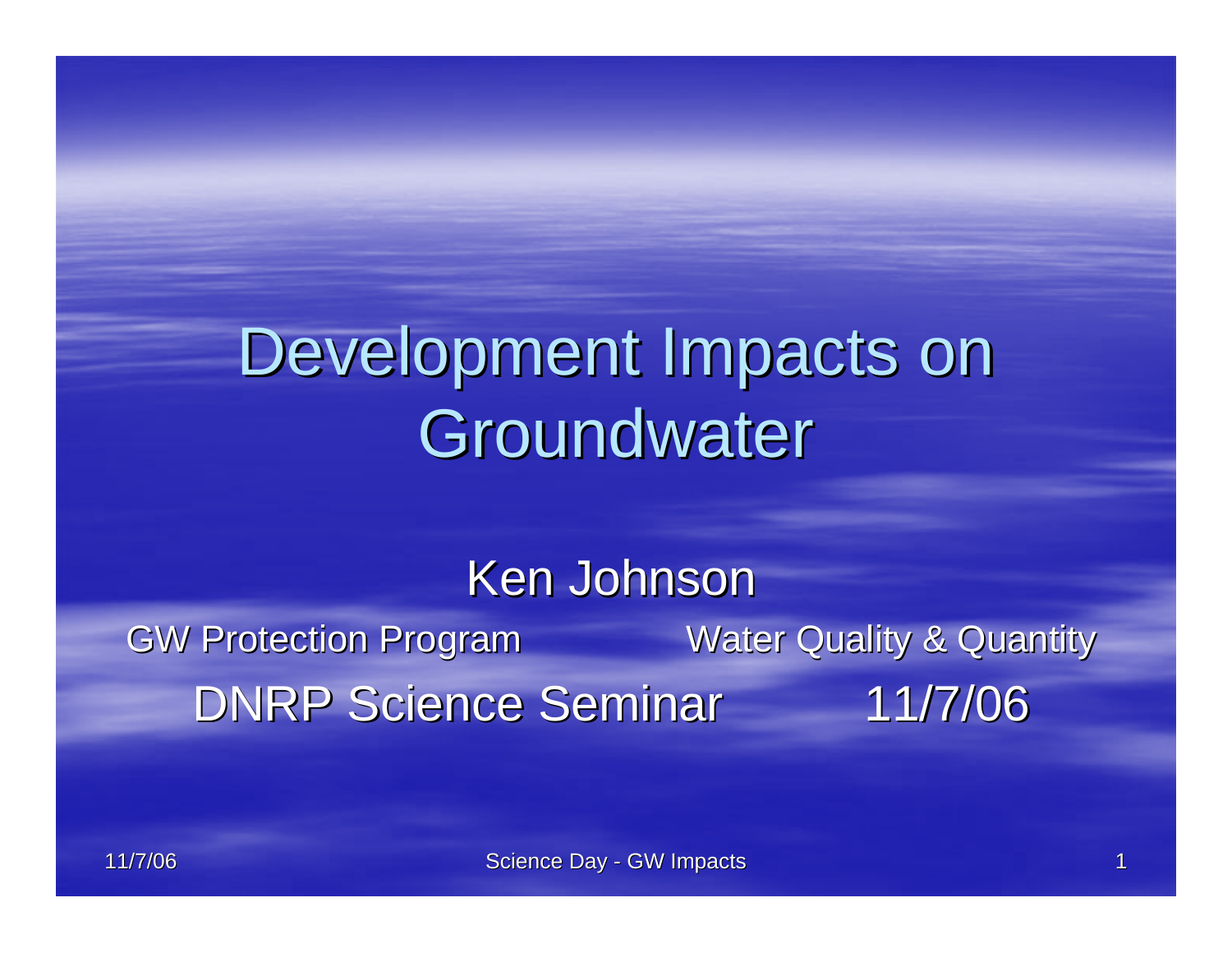## Outline

**Why worry about groundwater? Kinds of** *projects* are of concern? *Impacts Impacts* of concern? of concern? *Assessment Assessment* of possible impact? of possible impact?  $\mathcal{L}_{\mathcal{A}}$  *Conditions Conditions* to avoid impact? to avoid impact? – *Detection Detection* of imminent impact? of imminent impact? *Mitigation Mitigation* of impact? of impact? **General issues, then specific to UPDs** 

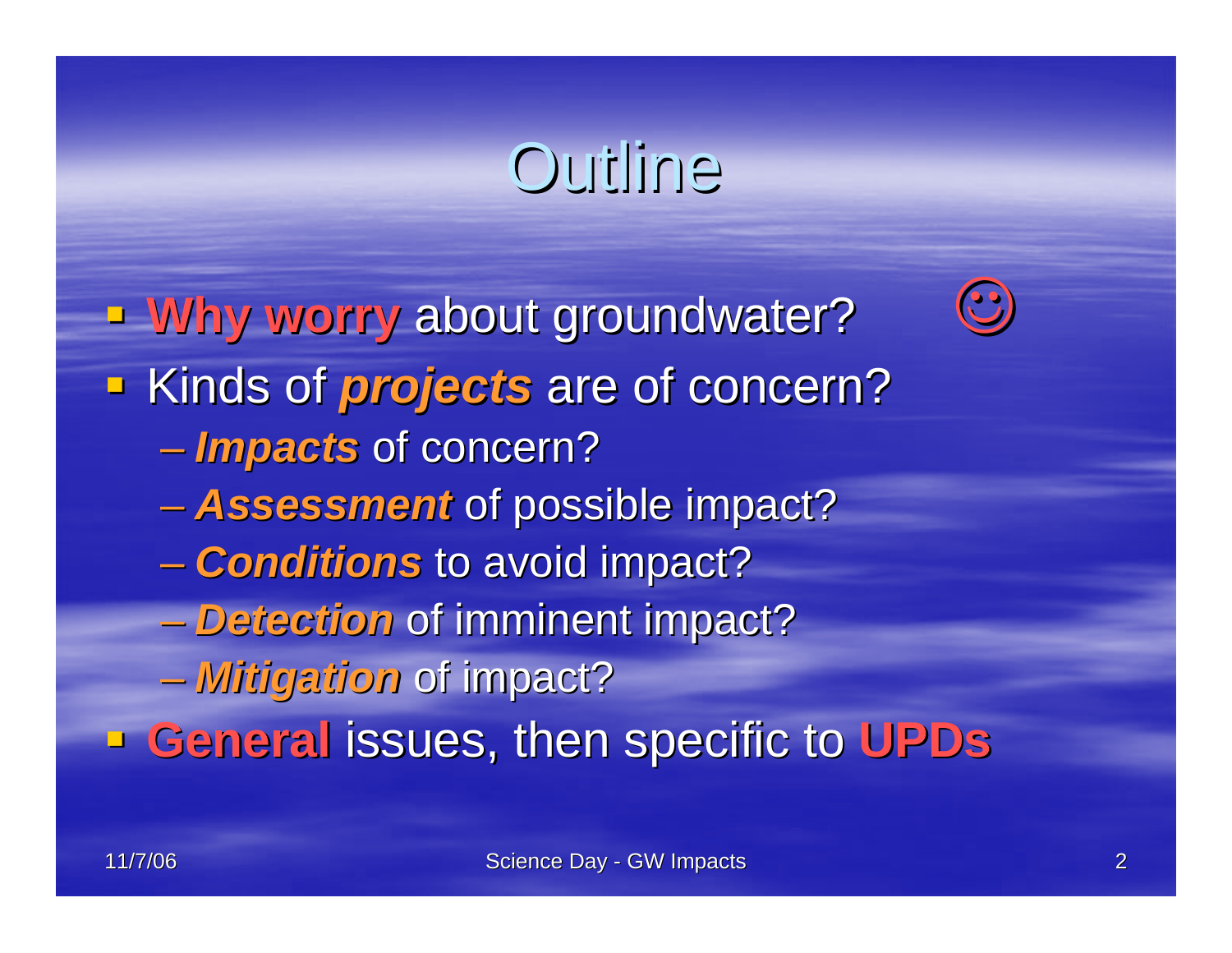# Why worry about GW?

- Many residents rely on groundwater
- **U** Water quantity?

 $\mathcal{L}_{\mathcal{A}}$  , where  $\mathcal{L}_{\mathcal{A}}$  is the set of the set of the set of the set of the set of the set of the set of the set of the set of the set of the set of the set of the set of the set of the set of the set of the – Impervious: recharge becomes runoff

- $\mathcal{L}_{\mathcal{A}}$ – Mitigate only surface water impacts?
- **Water quality?**

–– Clearing vegetation, septic systems, yard care, possible worse scenarios

– Nitrate and nutrients, exotic organics?

**- No monitoring? May react too late** 

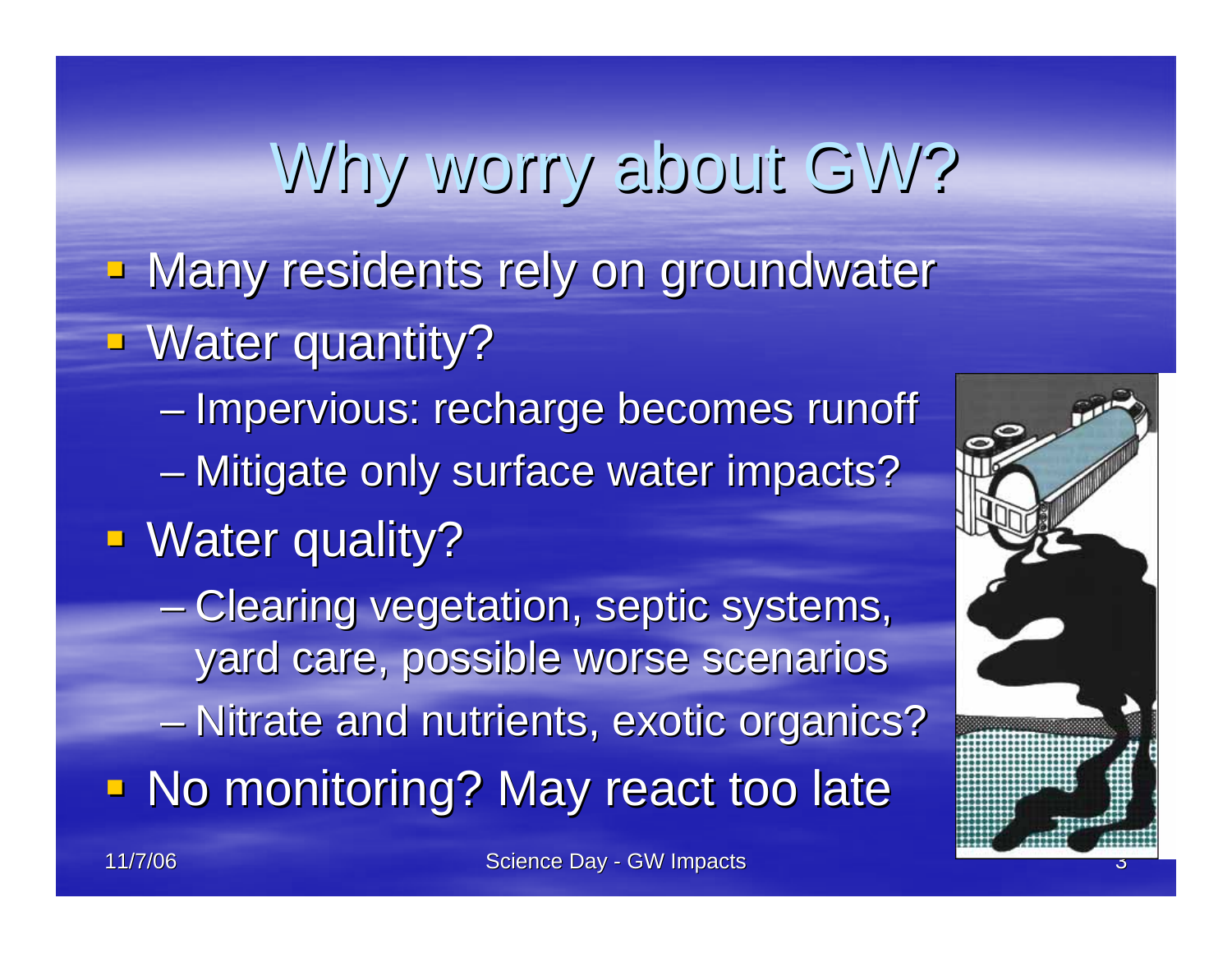#### Assessment of GW Impacts Assessment of GW Impacts

- Regional-scale data predict simple problems – Usually sufficient for Environmental Review – Regional databases: geology, flow, receptors **- Critical conditions can require monitoring** – Baseline vs. on-going, expensive  $-$  Impacts may take a long time to show up - Can other databases suffice?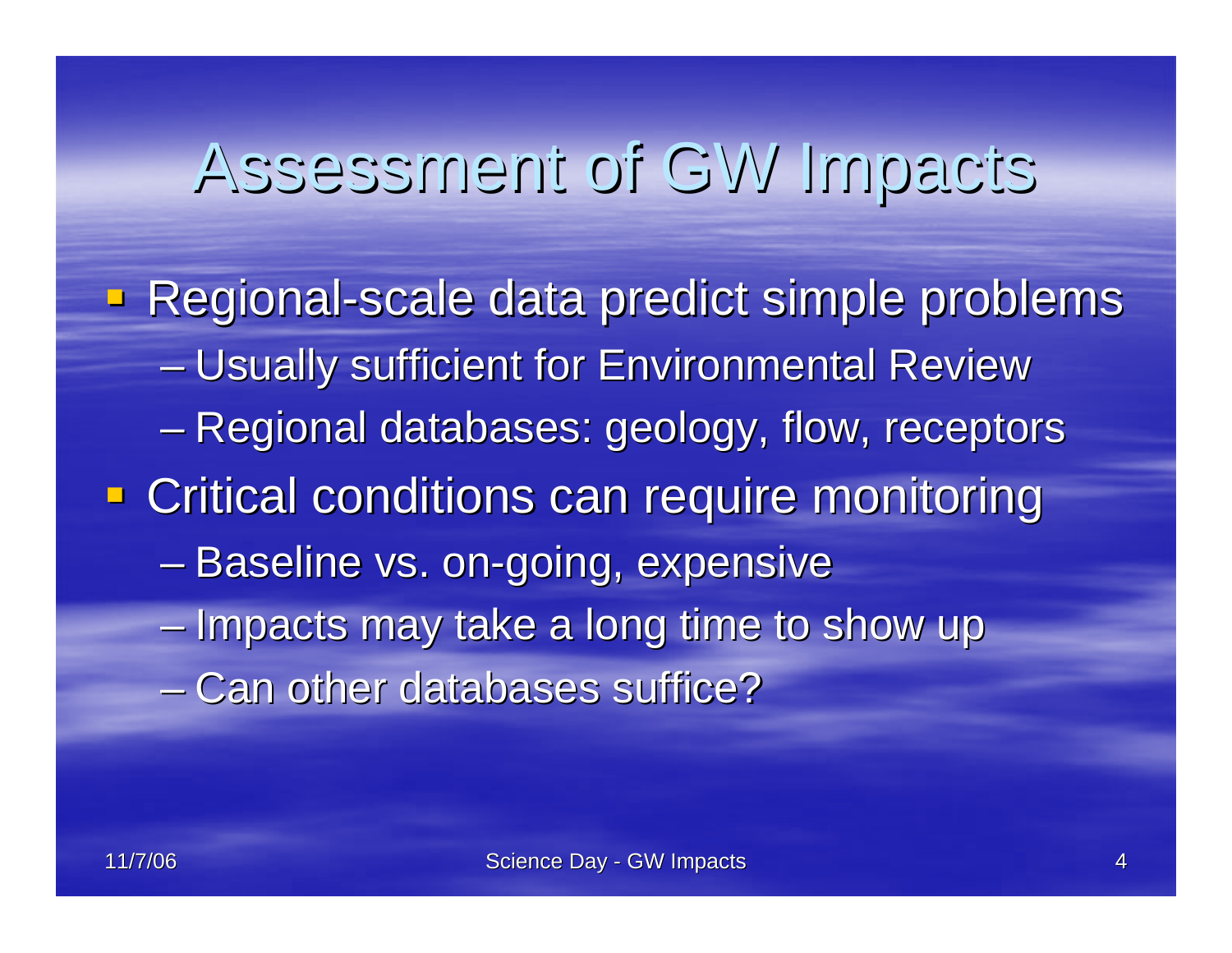

11/7/06 Science Day - GW Impacts GW International Control of the Science Day - GW Impacts Many databases, though generally with little information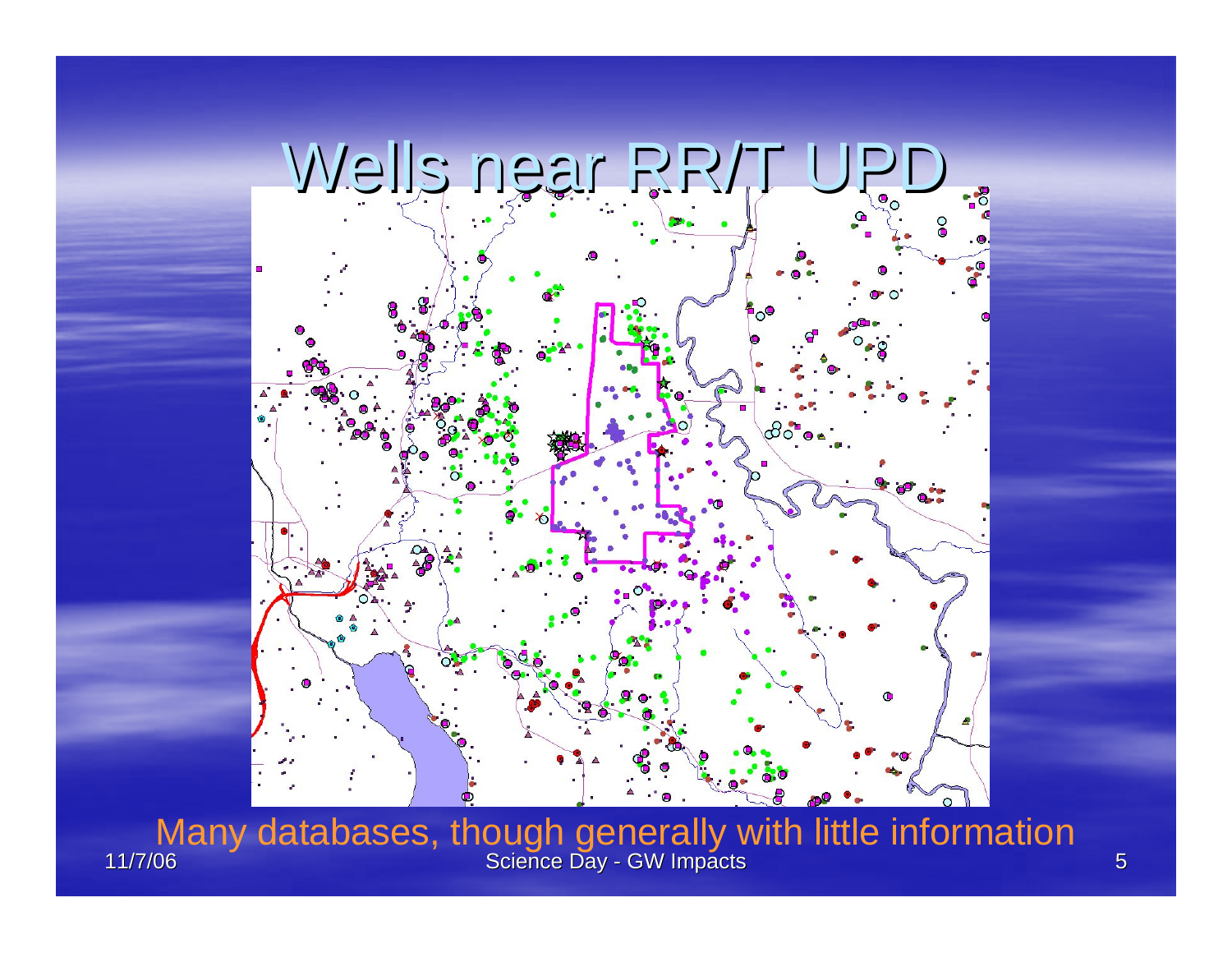# Redmond Ridge / Trilogy UPD Redmond Ridge / Trilogy UPD

**GW** impacts controversial from beginning **Example 2 Special conditions set in permit:**  $\mathcal{L}_{\mathcal{A}}$  , where  $\mathcal{L}_{\mathcal{A}}$  is the set of the set of the set of the set of the set of the set of the set of the set of the set of the set of the set of the set of the set of the set of the set of the set of the – Groundwater level monitoring  $\mathcal{L}_{\mathcal{A}}$ – Protection for registered wells – Mid-point review **Da-going meetings with Union Hill Water B Redmond Ridge East SEPA review**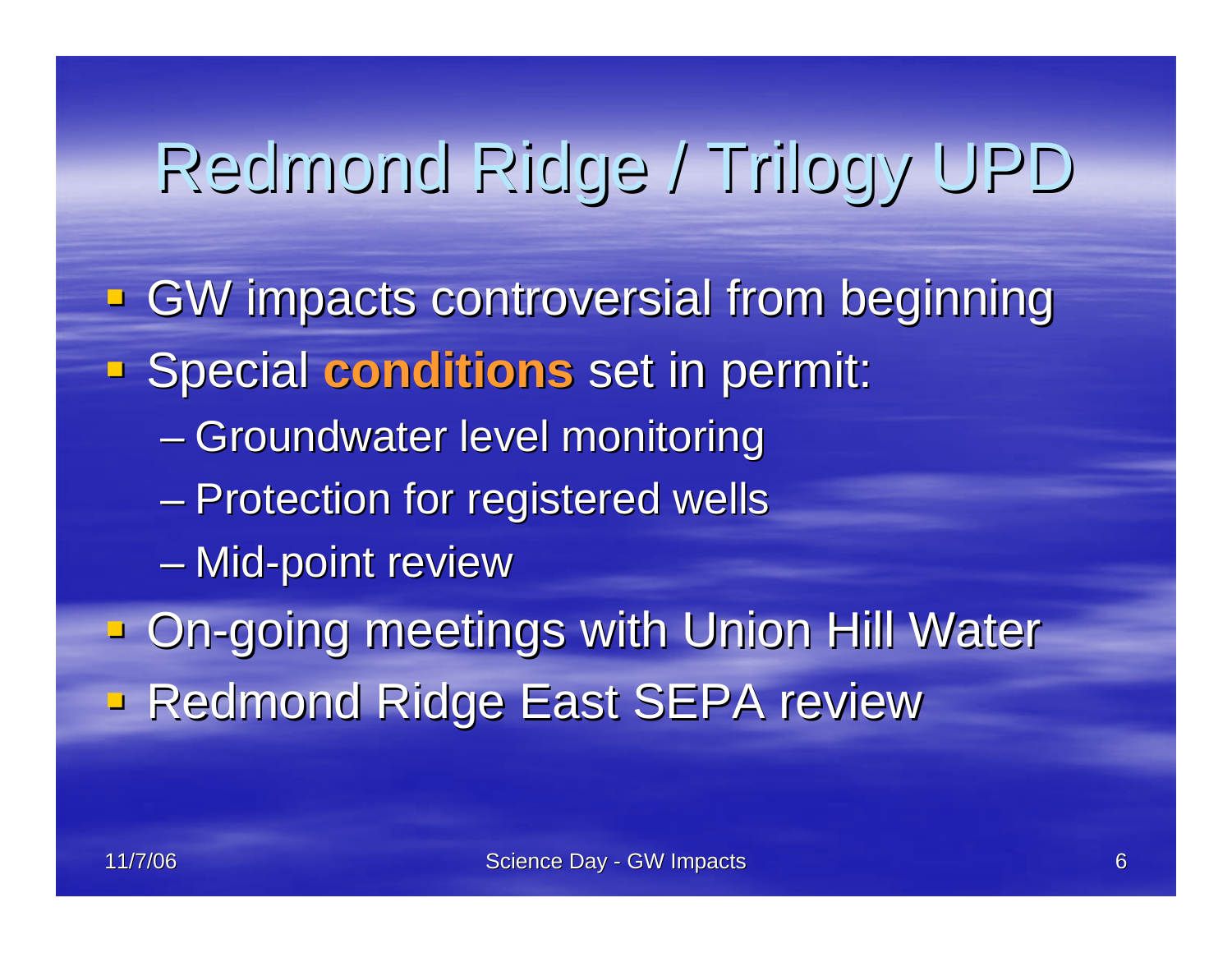# Registration of Registration of wells

**Existing wells:** < 1000' away

 $\mathcal{L}_{\mathcal{A}}$ 

- $\mathcal{L}_{\mathcal{A}}$ < 150' deep
- $\mathcal{L}_{\mathcal{A}}$ – (< 2000' from infiltration facility)
- **Protection against** increase in pollutant increase in pollutant concentrations
- **No claims (5 years)**

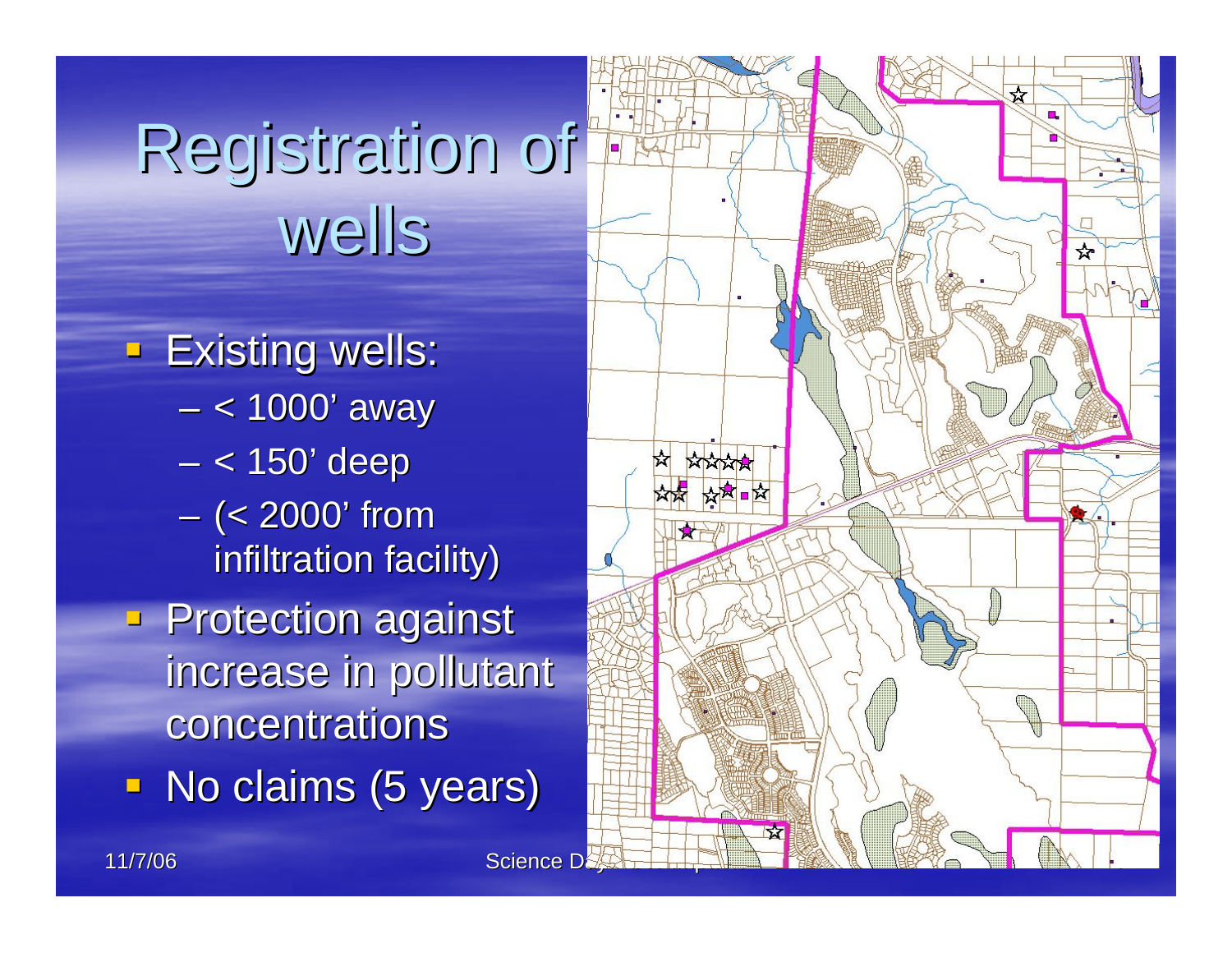#### Assessment: GW impacts Assessment: GW impacts from UPD

**E** Available data:

- **–KC DNRP Ambient Monitoring**
- Public Water Systems compliance monitoring monitoring
- I. **- Redmond Ridge area GW Monitoring /** Redmond Ridge East area SEPA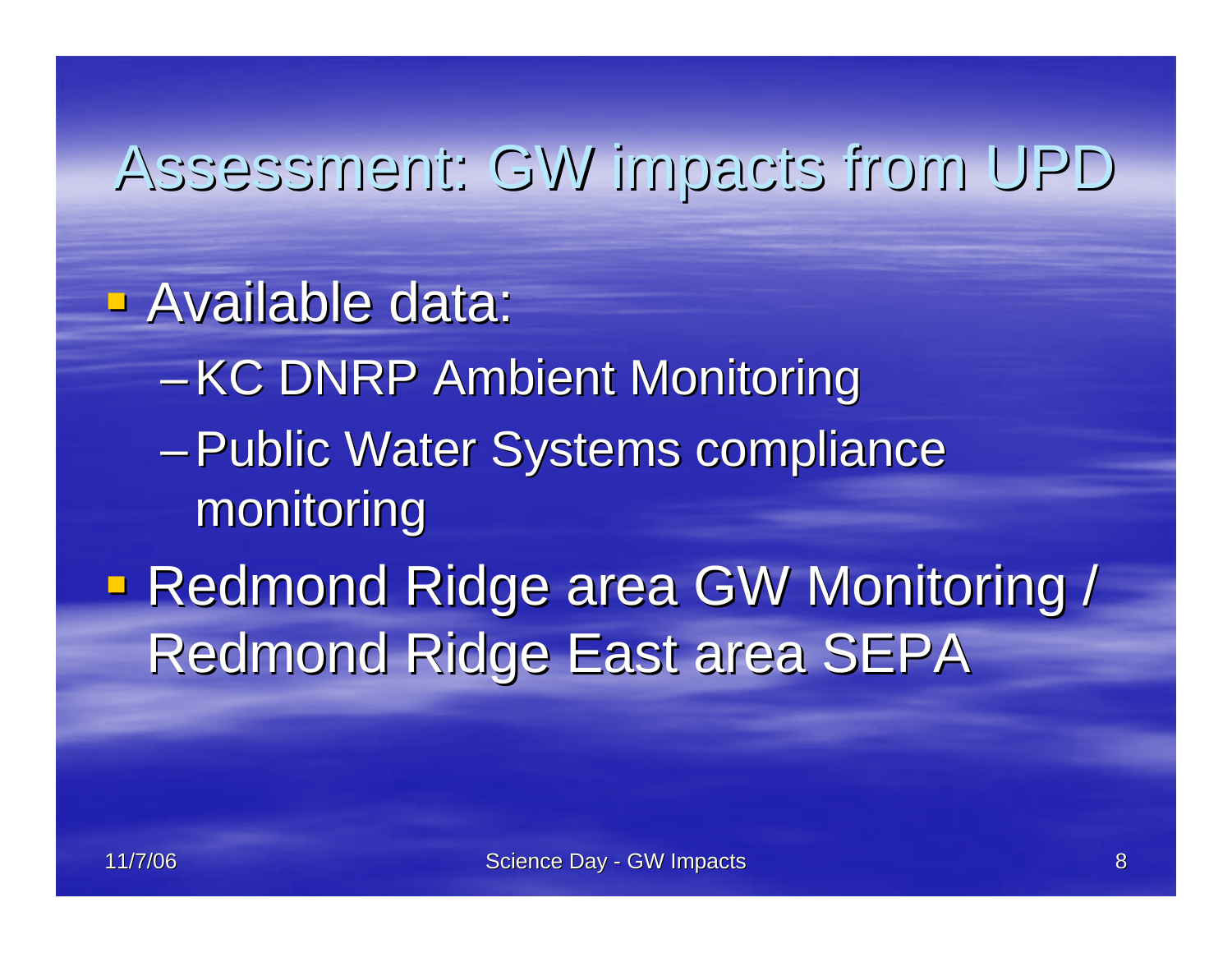# Monitoring of UPD GW Monitoring of UPD GW

**Example 2 Conducted by Associated Earth Sciences,** Inc. (AESI), consultant to Quadrant Corp **E** Water levels in monitoring wells (in Qva) **E** Quarterly reporting, Mid-point sampling **- Meetings with potentially affected systems Extensive hydrogeologic studies for** Redmond Ridge East SEPA EIS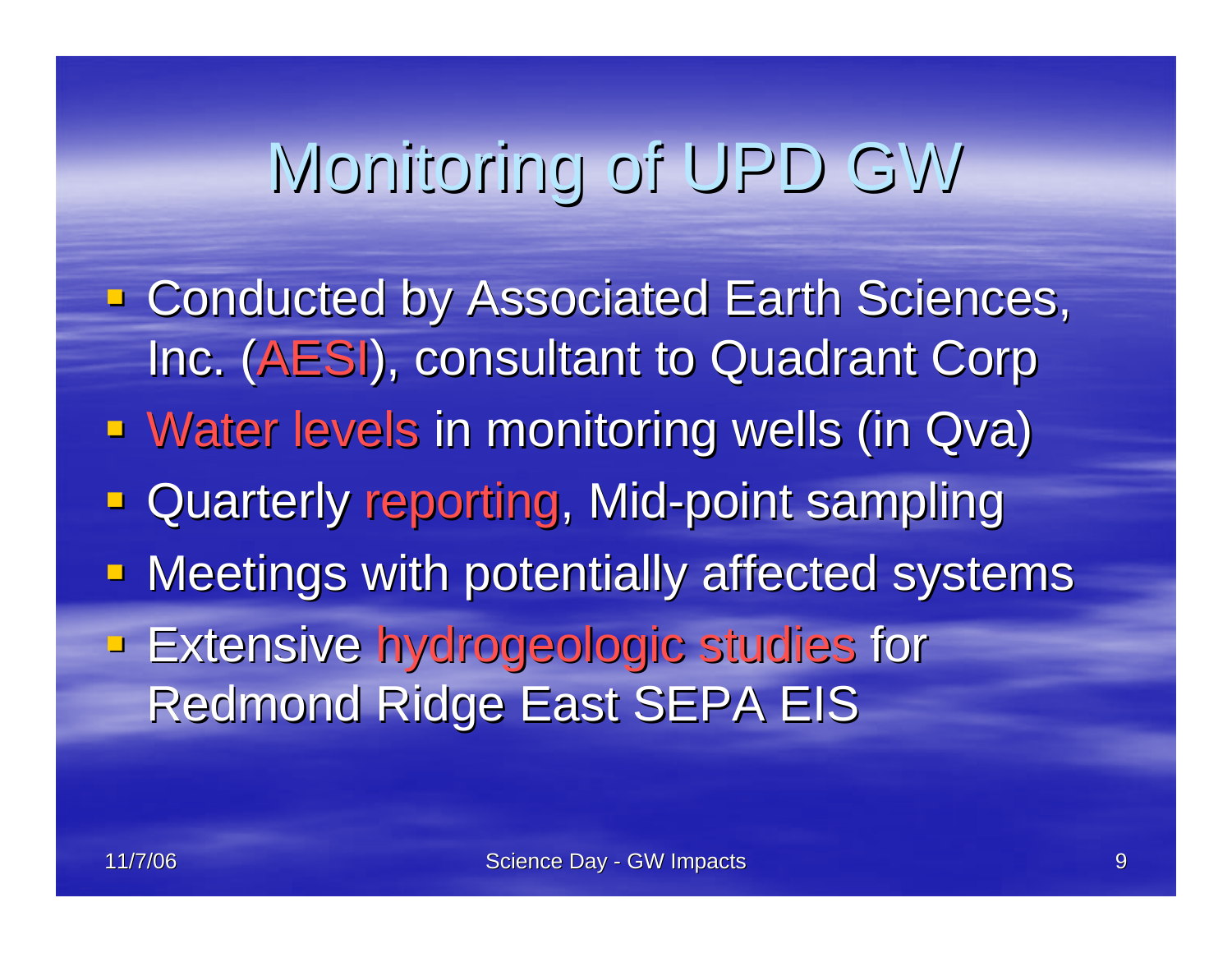### Wells and flow

**- AESI interpretation**  For **RR East RR East** EIS **E** Qva aquifer **29 wells installed E** Water balance **Dutlets at springs Age dated strata** 

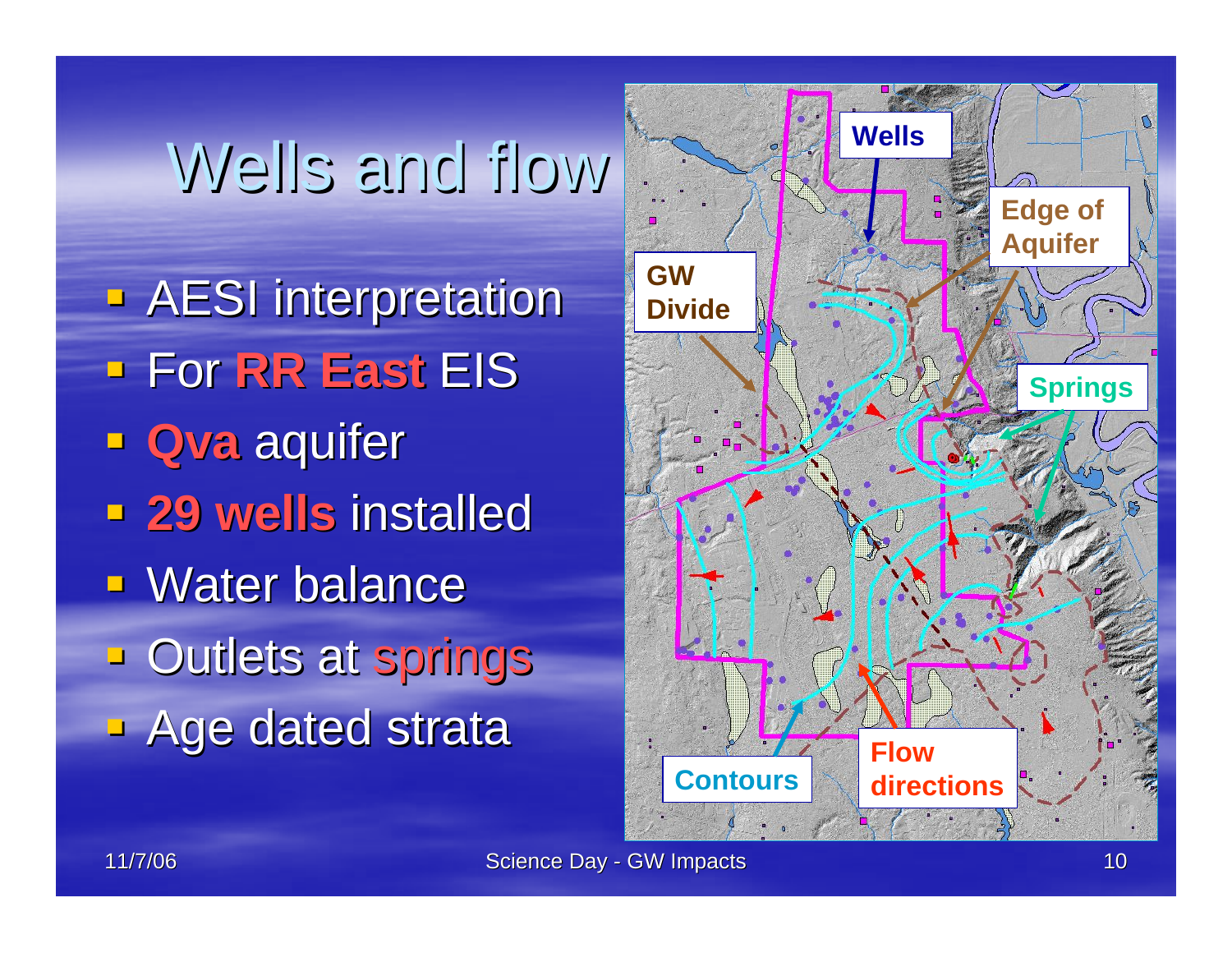# Hydrographs Hydrographs

**Example Groundwater Levels in Redmond Ridge** 



Science Day - GW Impacts GW Impacts And Control Control Control Control Control Control Control Control Control Control Control Control Control Control Control Control Control Control Control Control Control Control Contro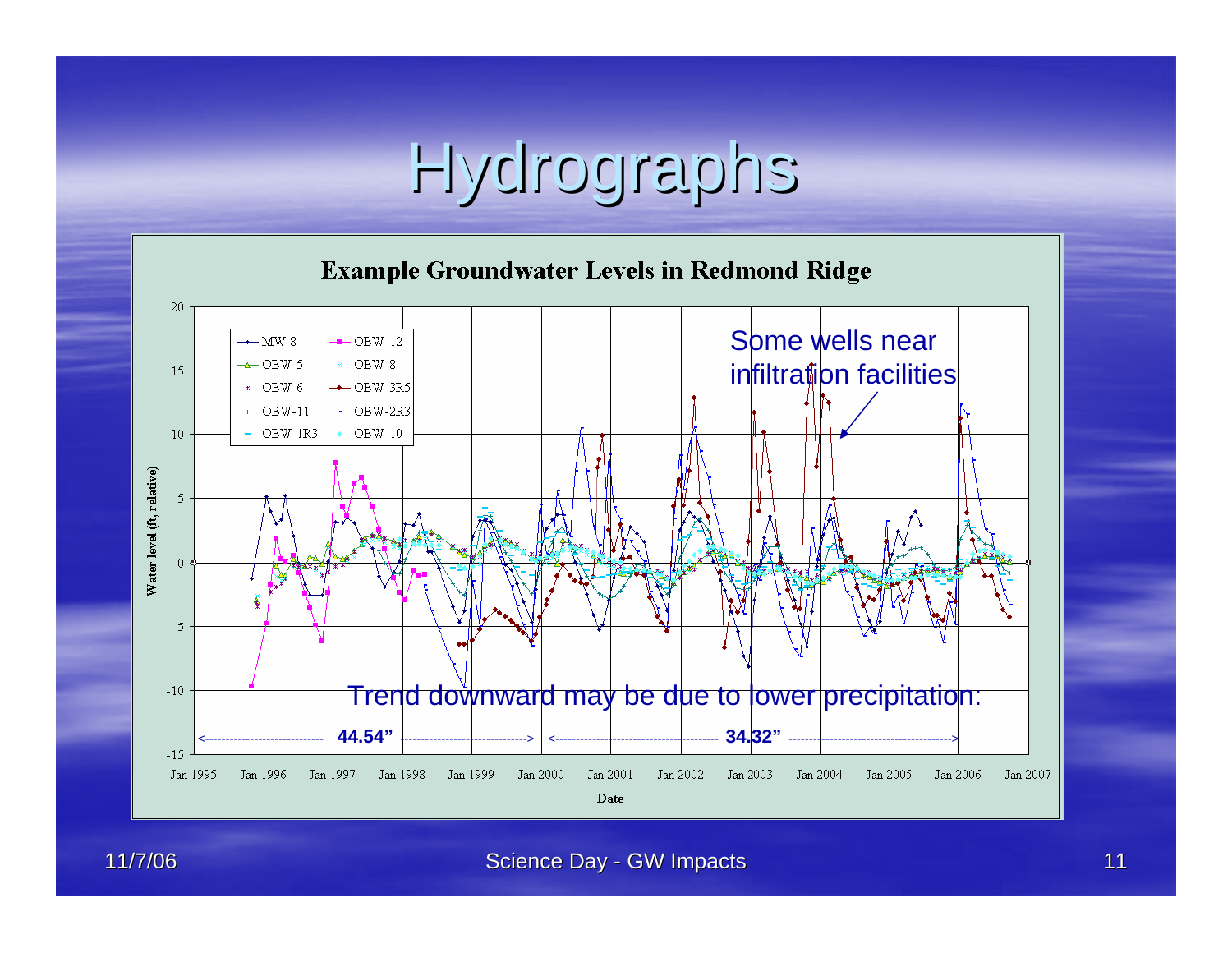## Water Quality

#### Off-site

- $\mathcal{L}_{\mathcal{A}}$ – Public Water Systems (PWS) compliance
- $\mathcal{L}_{\mathcal{A}}$  , where  $\mathcal{L}_{\mathcal{A}}$  is the set of the set of the set of the set of the set of the set of the set of the set of the set of the set of the set of the set of the set of the set of the set of the set of the – Mainly nitrate, coliform bacteria
- –– Large systems – more parameters, frequency
- **On-site -- Limited**
- **Nitrate:** 
	- $-$  Higher NO3 concentration in shallow wells
	- Apparent trend upwards
	- $\mathcal{L}_{\mathcal{A}}$  $-$  Not associated with downgradient from UPD  $\,$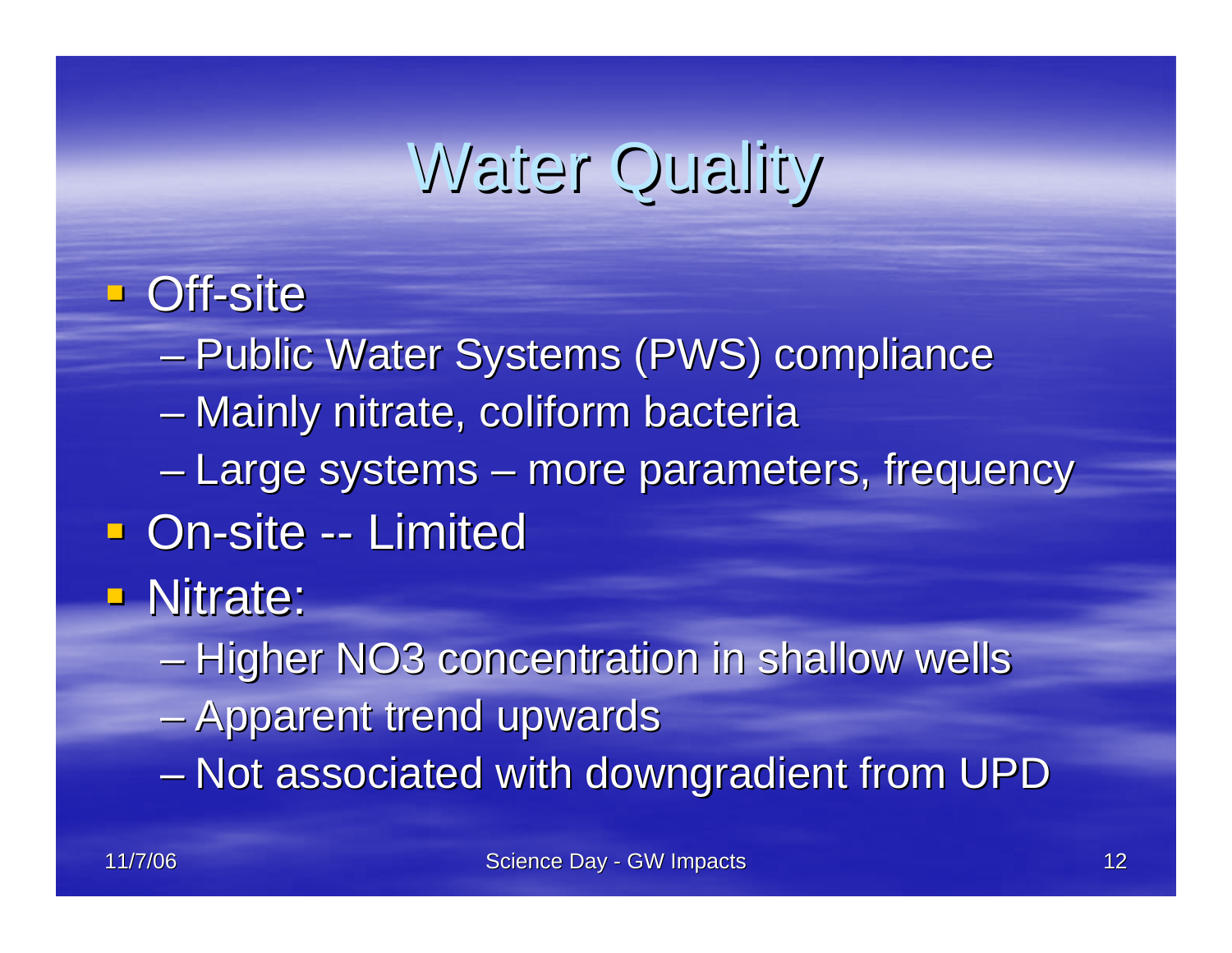#### Nitrate concentrations over time Nitrate concentrations over time



Science Day - GW Impacts GW Impacts 13